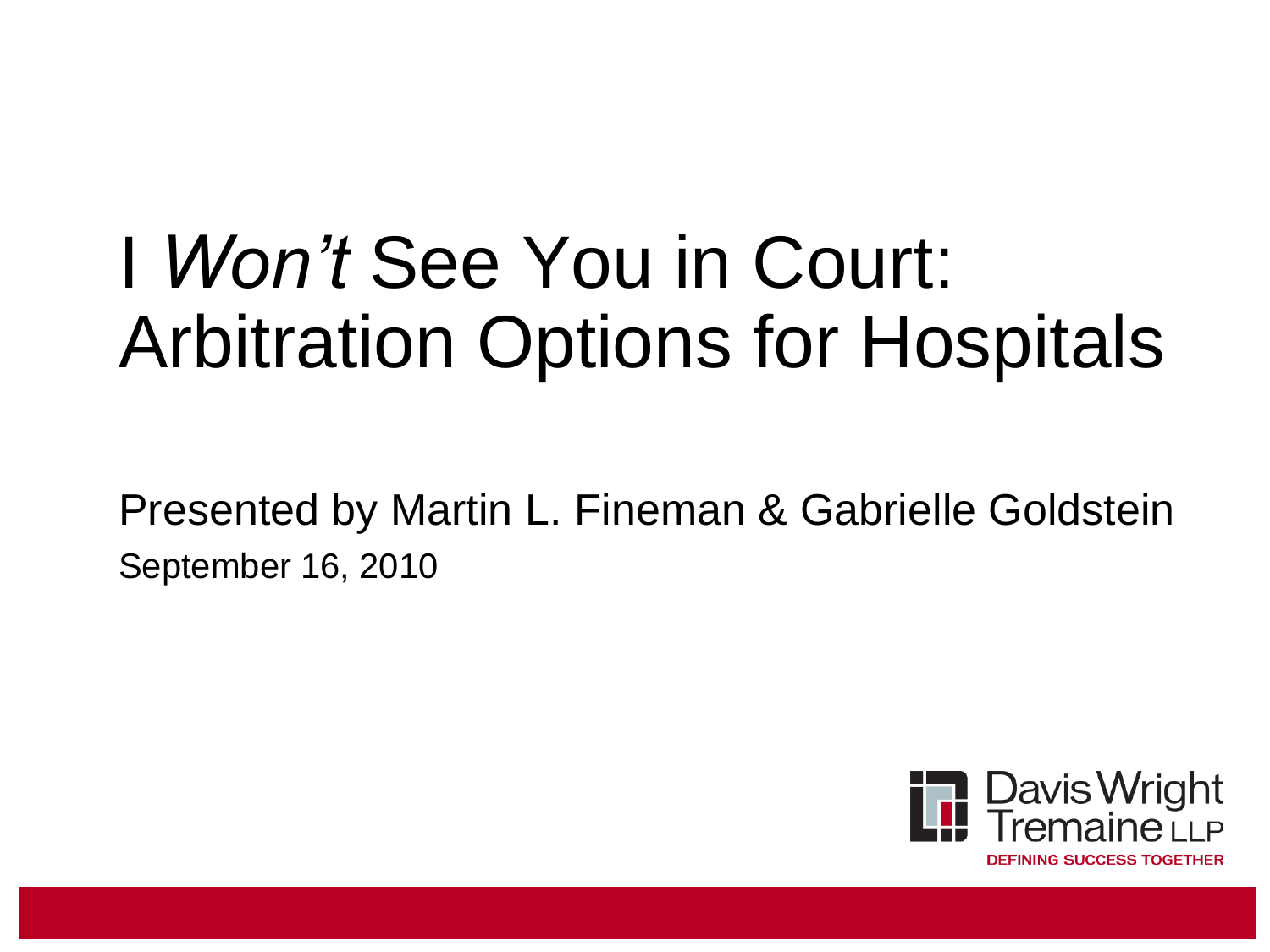## Today's Speakers

Gabrielle B. Goldstein

- Counsels health care providers, health care technology and biotechnology companies on a range of business and regulatory matters;
- **Advises clients in this sector on contracting issues;**
- Is an active member of AHLA and Women Health Care Executives.

J.D., Boston University School of Law

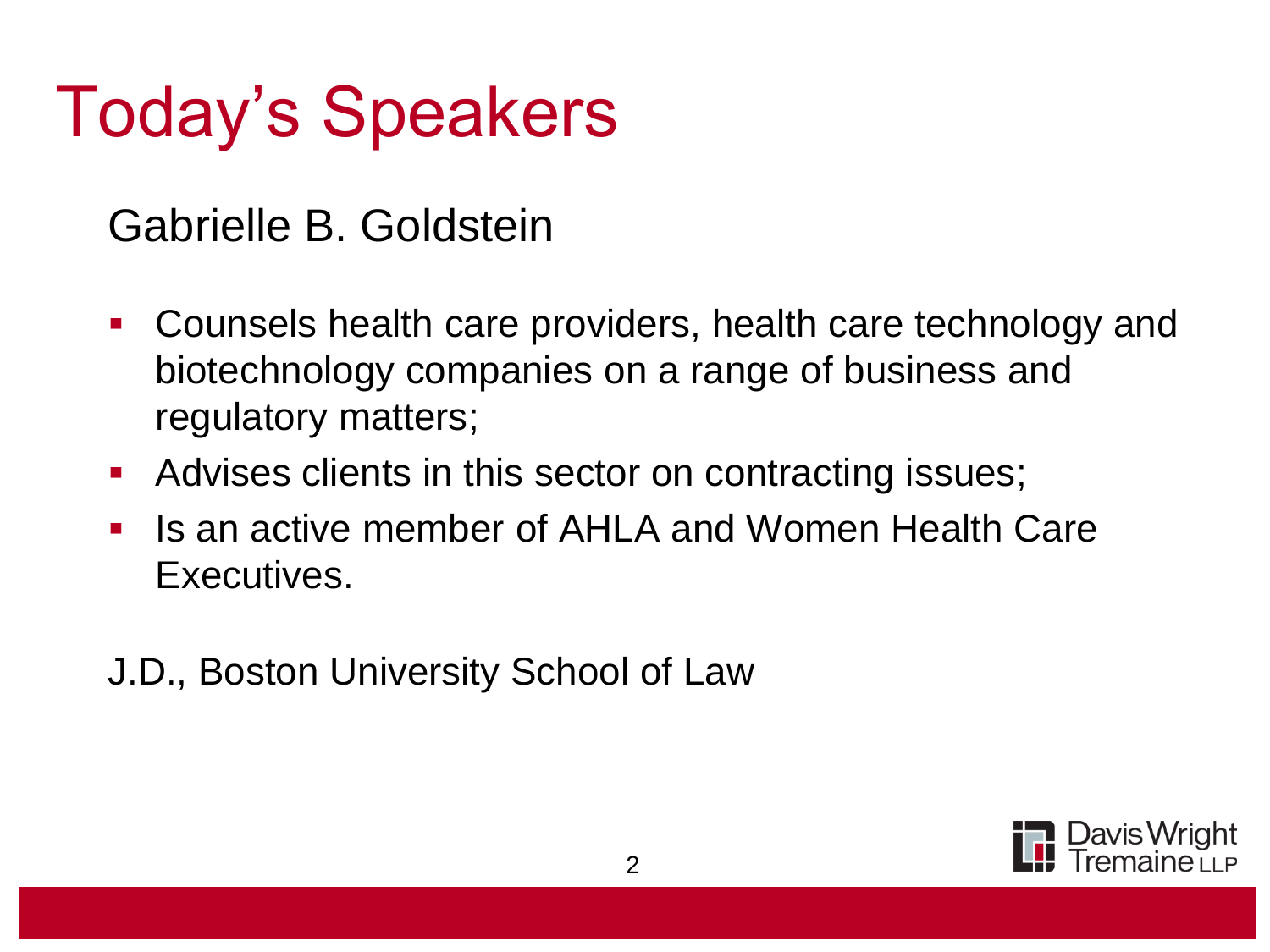# Today's Speakers

#### Martin L. Fineman

- Over 25 years of experience as a litigator—has handled numerous cases before arbitrators, mediators, judges and juries;
- Has represented health care providers in American Arbitration Association (AAA), American Health Lawyers Association (AHLA) and JAMS proceedings;
- Is a commercial and securities arbitrator through the AAA;
- Has been a Judge Pro Tem and Judicial Arbitrator for the San Francisco County Superior Court from 1990-present.

J.D., University of California, Berkeley, Boalt Hall School of Law M.B.A., University of California, Berkeley, Haas School of Business

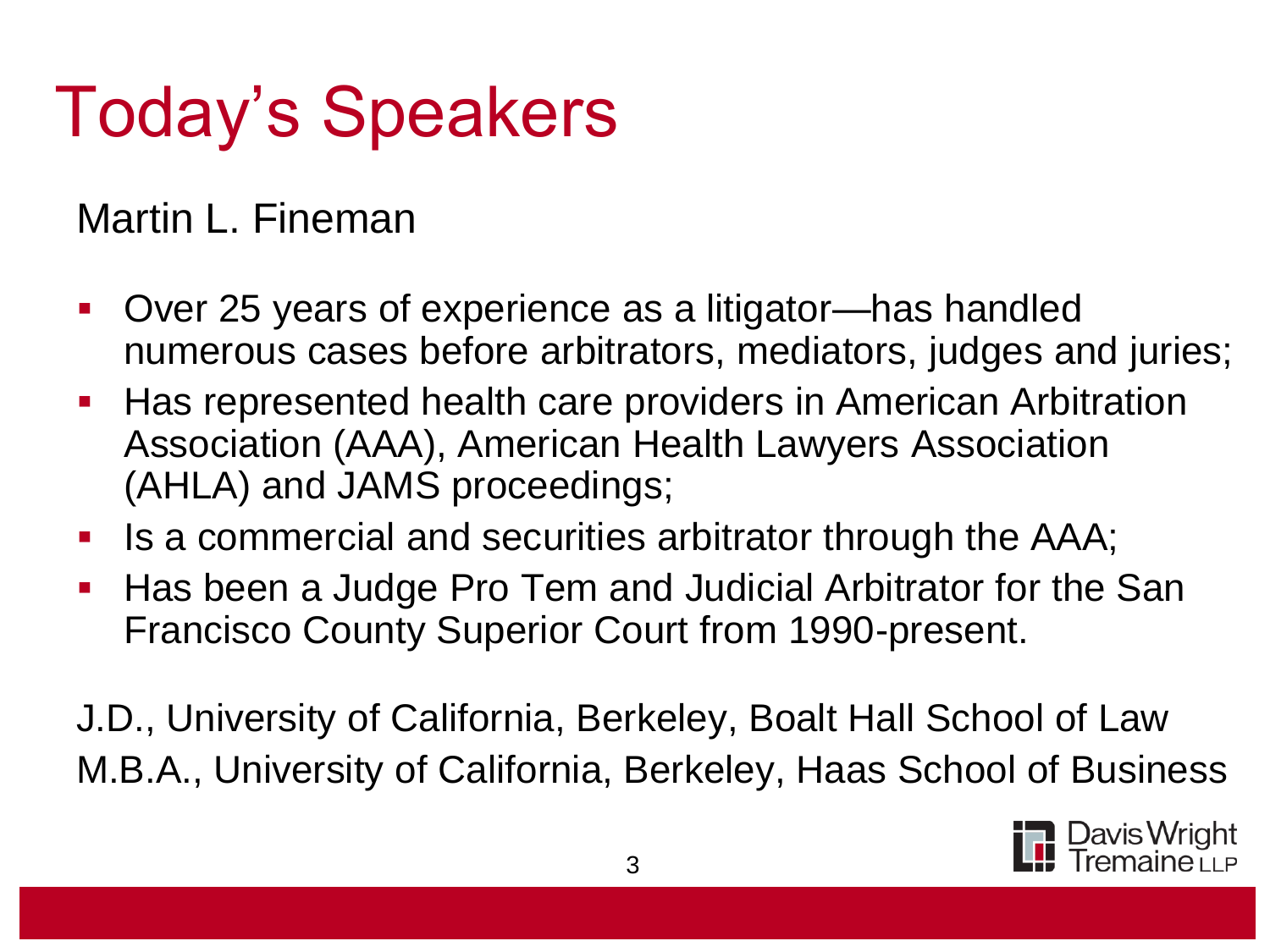#### *Moses H. Cone Memorial Hospital v. Mercury Construction Corp.,* 460 U.S. 1 (1983)

- **This seminal case in the field of arbitration involved a** hospital. The underlying dispute involved a contract to build a new wing of the hospital.
- **The United States Supreme Court stressed the** "liberal federal policy favoring arbitration agreements, notwithstanding any state substantive or procedural policies to the contrary." In addition, "any doubts concerning the scope of arbitrable issues should be resolved in favor of arbitration."

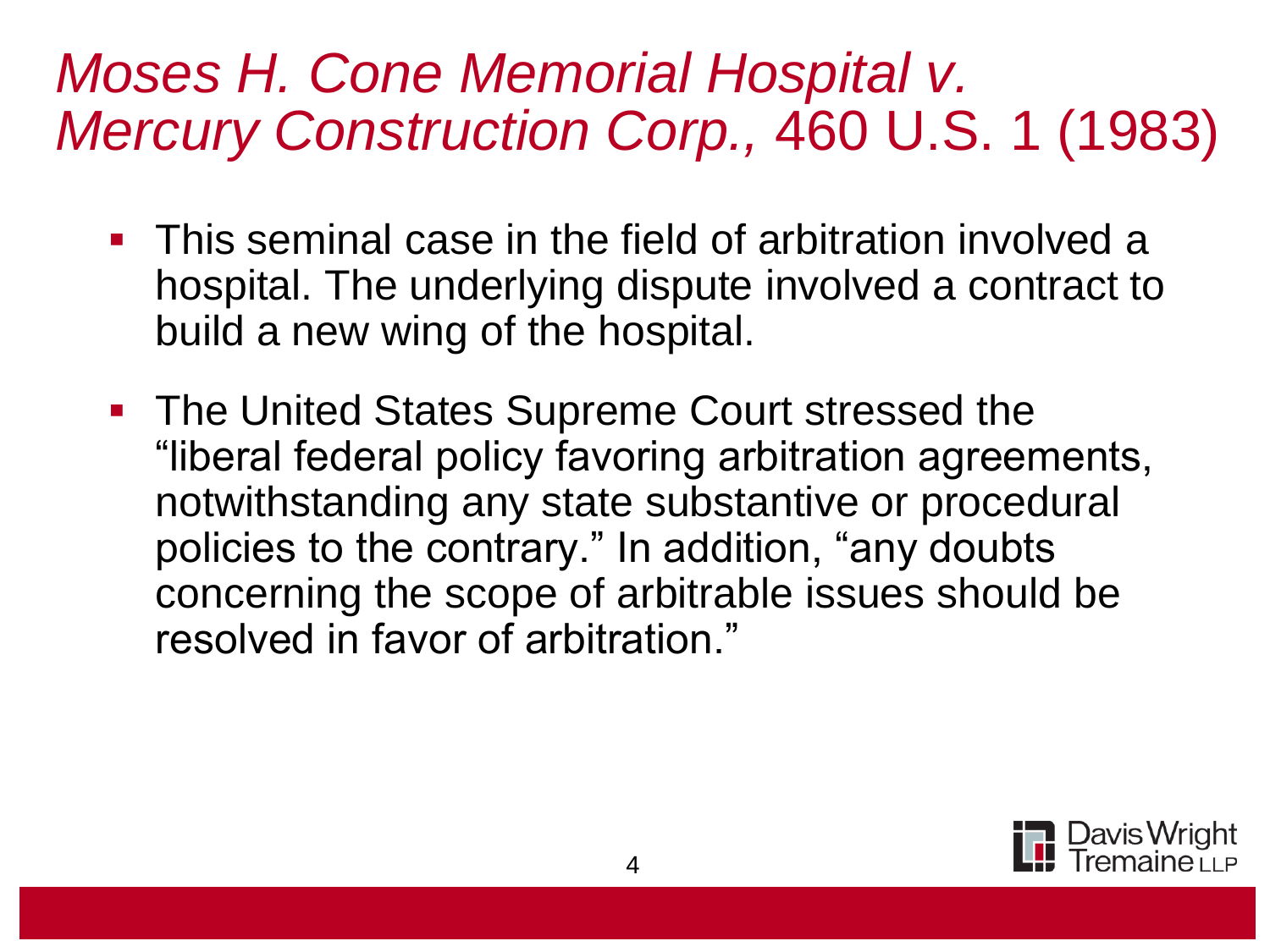# Why Arbitration?

- Cost
- **Avoiding juries**
- **More input into choice of "judge"**
- **Speed**
- **Privacy**
- Not creating precedent
- **Limiting available remedies**
- **Ninimizing harm to relationships**

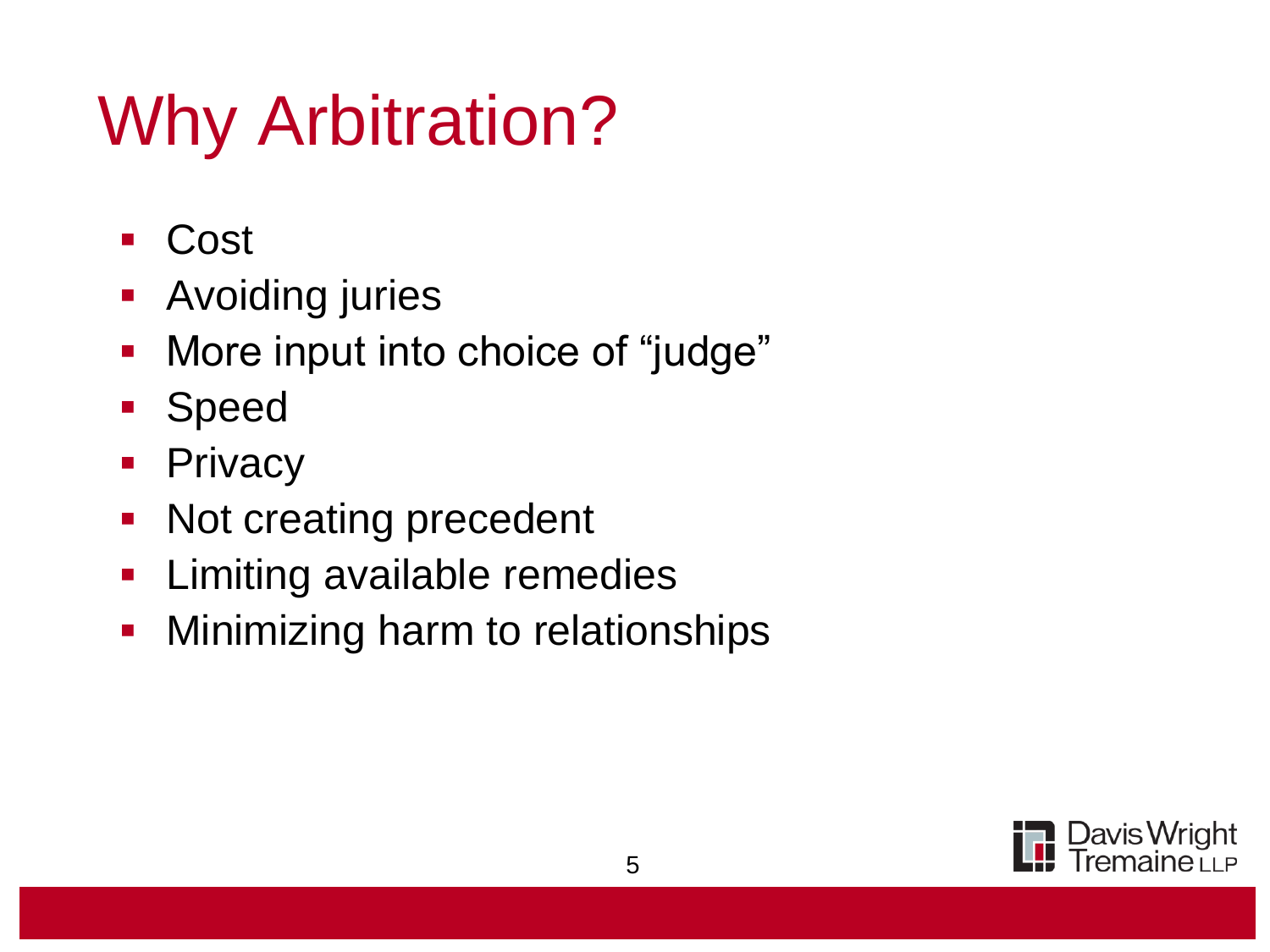### More About Costs

- **Discovery**
- **Fewer procedural motions and activities**
- **Length of time to hearing**

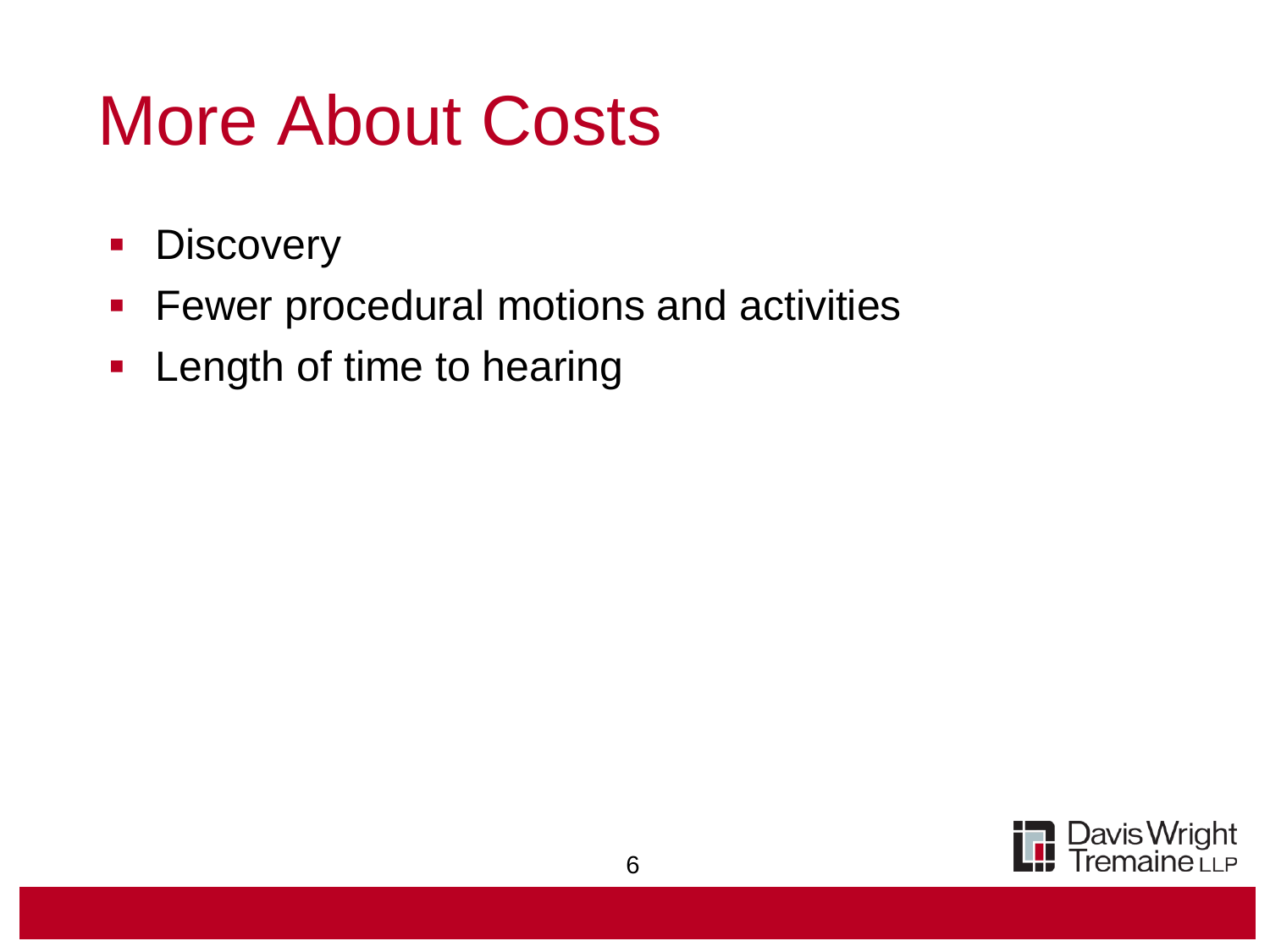## Disadvantages of Arbitration

- High administrative fees
- Often, non-refundable arbitrator fees
- Less opportunity to quickly weed out unmeritorious claims
- **Unintended consequences**
- Rules of evidence not strictly applied
- **Rules of law (e.g., statute of limitations) not** necessarily applied
- Typically, no right to appeal

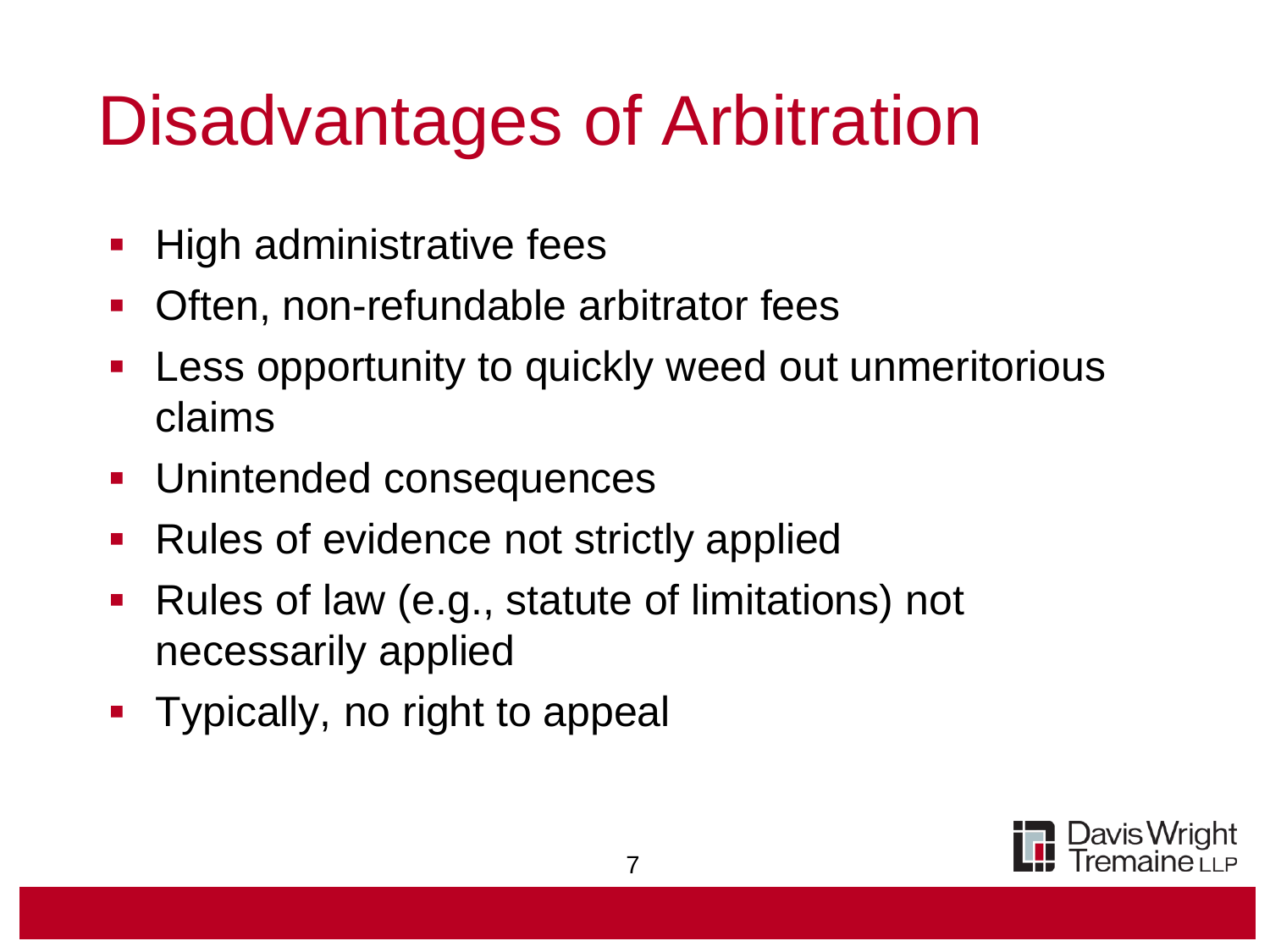#### Prevalence of Arbitration in Hospital Context

- **-** Labor and Employment
- **Malpractice**
- Commercial Payor
- **•** Vendor
- **Hospital/Physician Contracts: Medical Director and** Professional Services Agreements

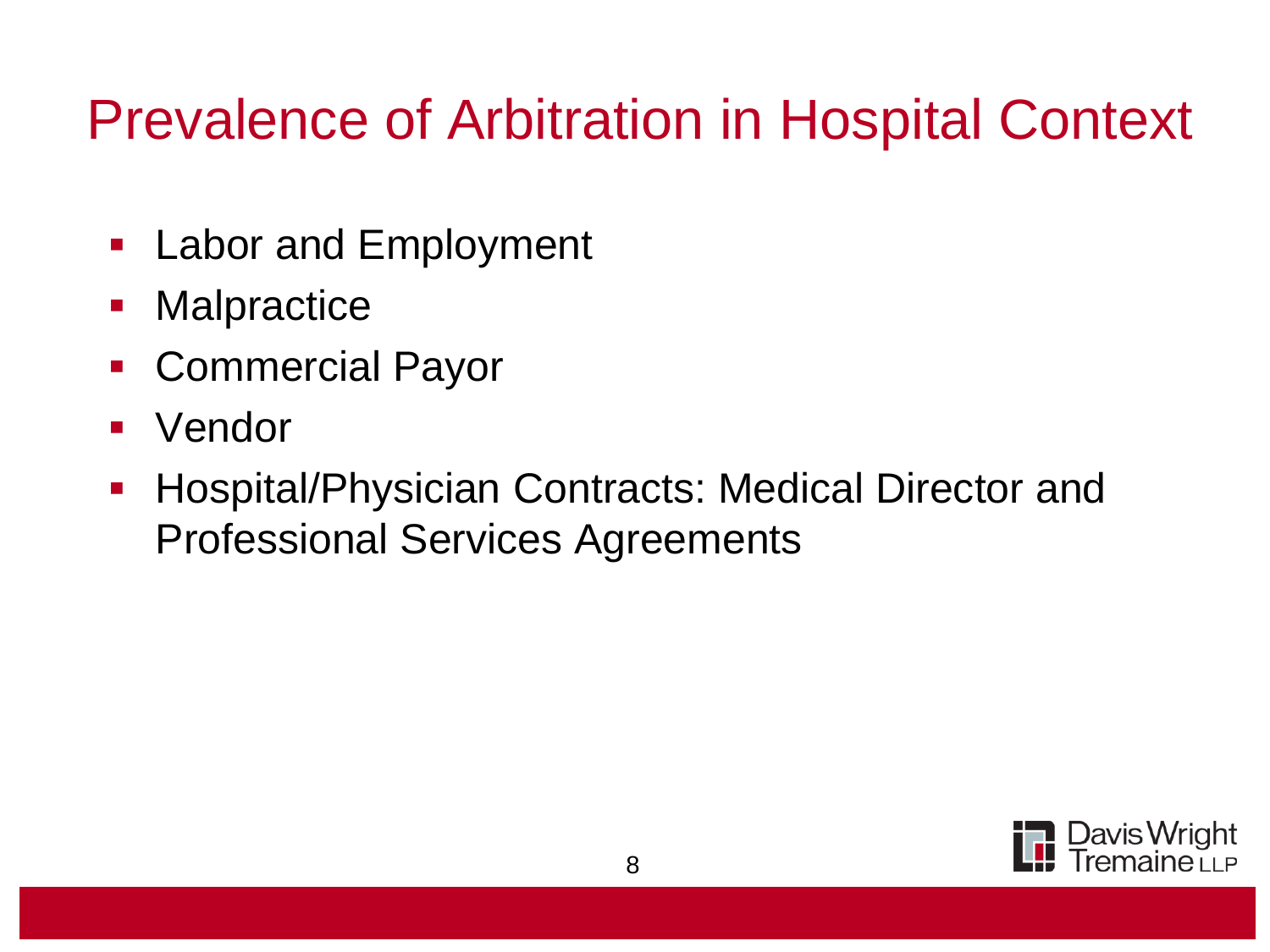#### Prevalence of Use of Arbitration by Hospitals

- **Conventional wisdom is that arbitration is widely** used
- **Statistics suggest otherwise**

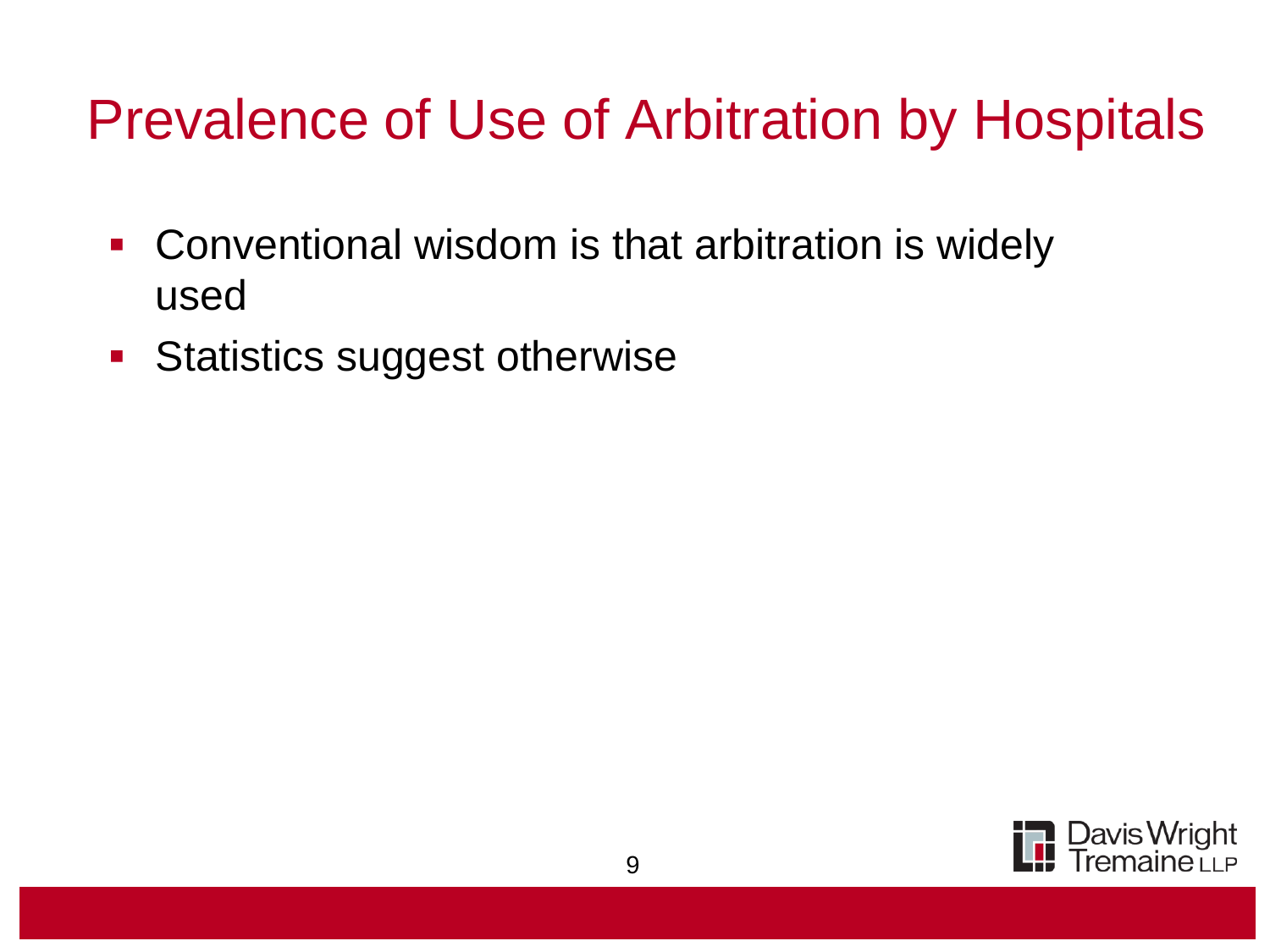## Arbitration: Initial Considerations

- Not all situations or disputes are well suited to arbitration.
- **EXE** Issues presenting important policy considerations not best suited for ADR.
- Also, disputes involving regulatory or statutory interpretation in unsettled areas of law
	- **Fraud and abuse**

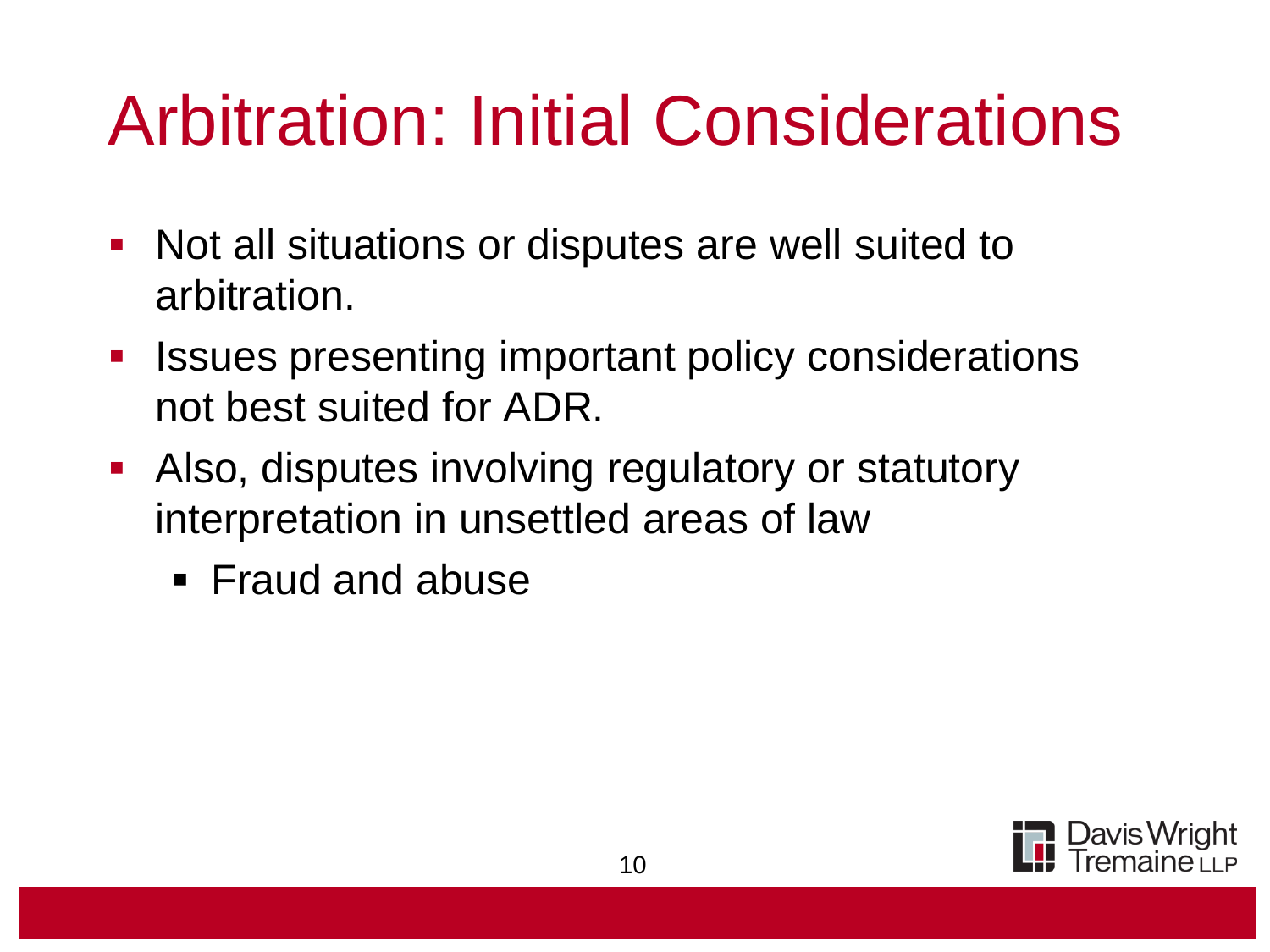#### Drafting: Arbitration Clauses Overview

- **Self-executing Clauses**
- (Broad) definition of dispute
- **Pre-dispute provisions (mediation)**
- **Locale for hearing**
- Organization to administer—or ad hoc
- Method of selecting arbitrator(s)

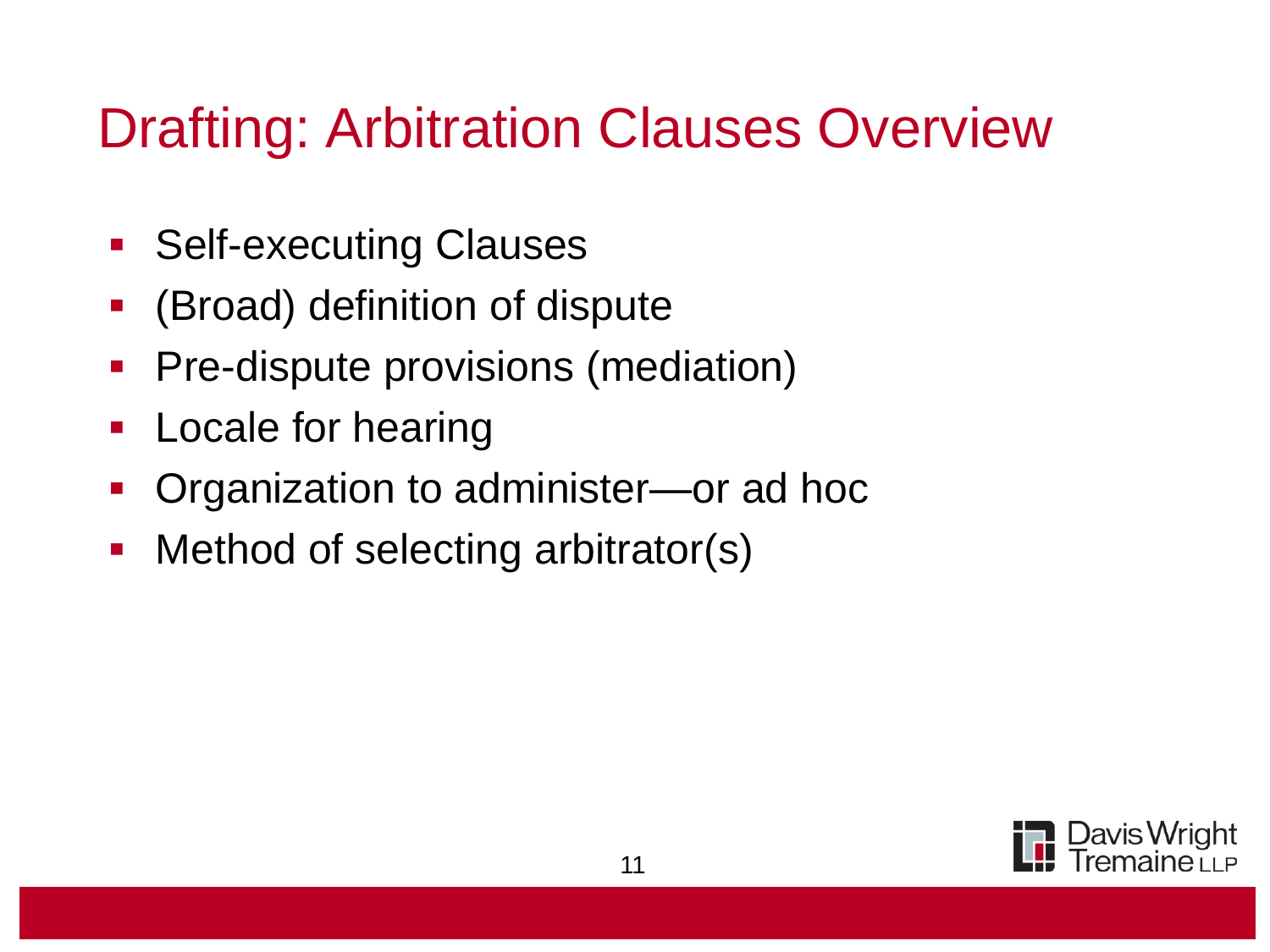#### Drafting: Arbitration Clauses Overview Con't

- **Specification of rules to governed**
- **Judgment to be rendered by a court**
- Scope of discovery
- Right to appeal
- **Limitations on relief available**
- Attorneys' fees clause and costs of arbitration

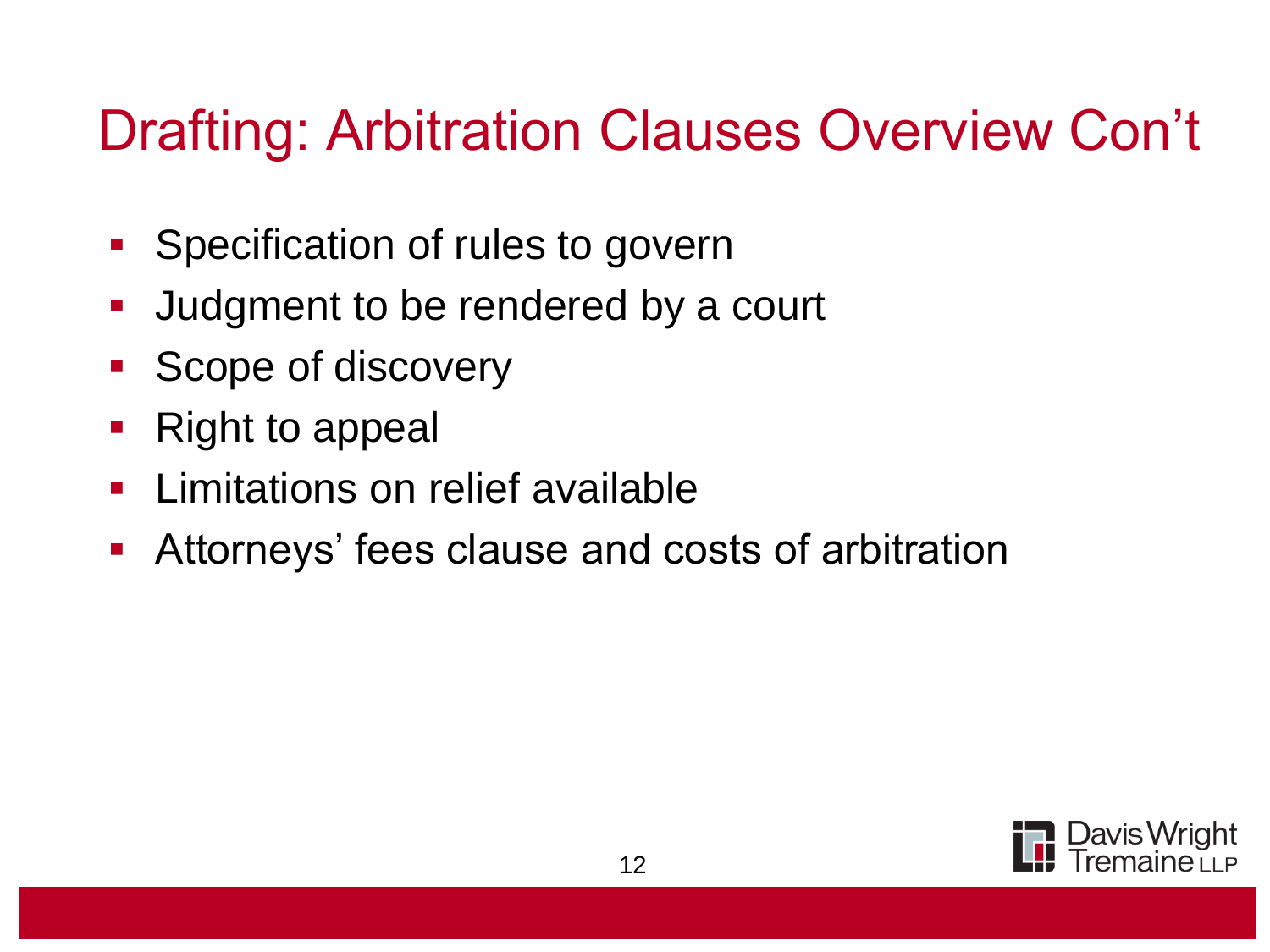# Drafting: Self-Executing Clause

- Well drafted arbitration clause vital.
- $\blacksquare$  "In the event of a dispute over the terms of this contract or related to this contract, the parties agree to arbitrate."
	- This is not self-executing because it does not provide sufficient clarity around arbitration process.
	- If opposing party refuses to arbitrate, other party must obtain court order to compel arbitration.

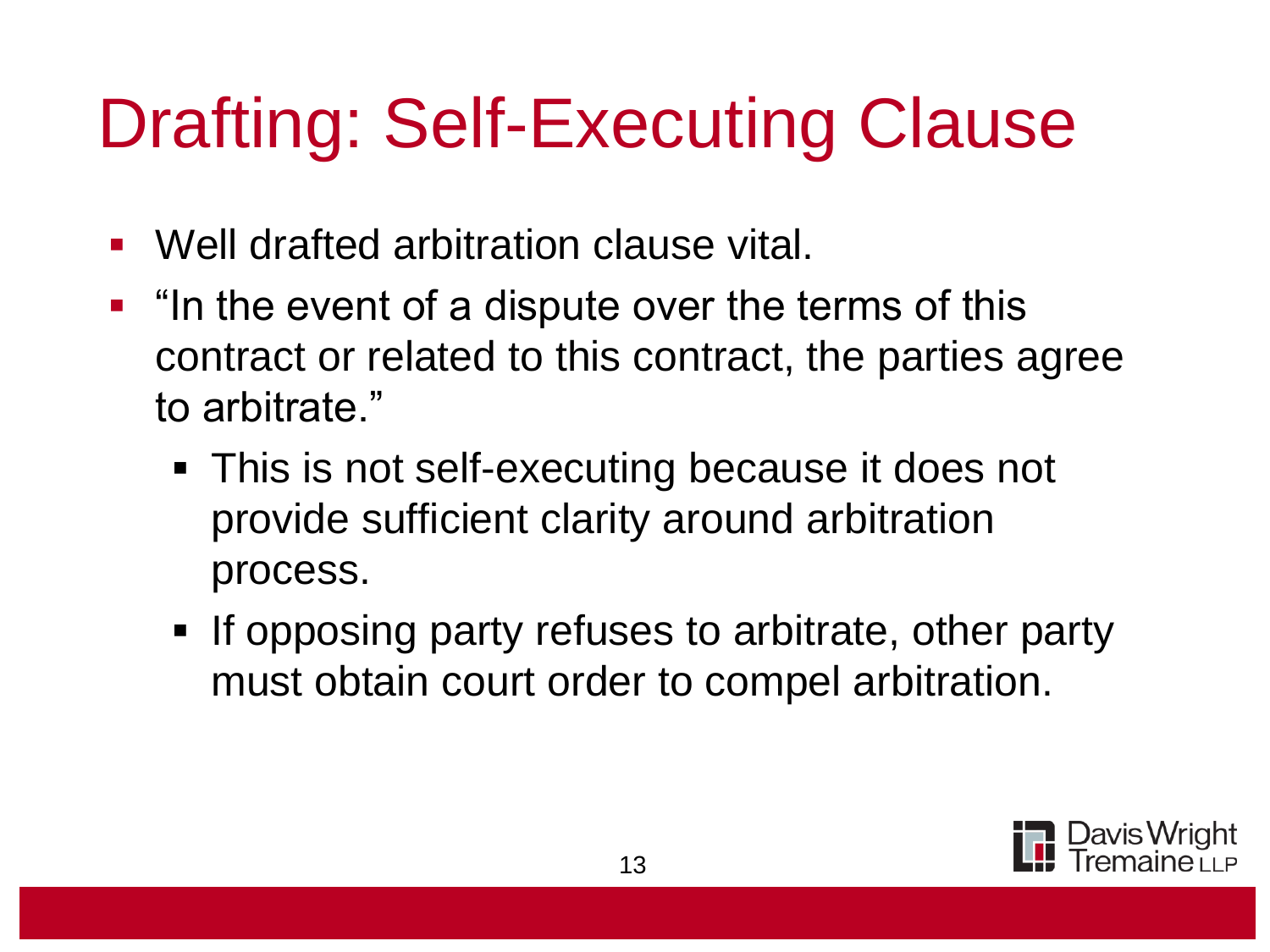# Drafting: Self-Executing Clause

"Any dispute, claim or controversy arising out of or relating to this Agreement or the breach, termination, enforcement, interpretation or validity hereof, including the determination of the scope or applicability of this Agreement to arbitrate, shall be determined by binding arbitration in accordance with the commercial arbitration rules of the American Arbitration Association. The proceeding shall be held in the City of San Francisco. Any arbitration fees shall be paid equally by the parties. This clause shall not preclude the parties from seeking provisional remedies in aid of arbitration from a court of appropriate jurisdiction."

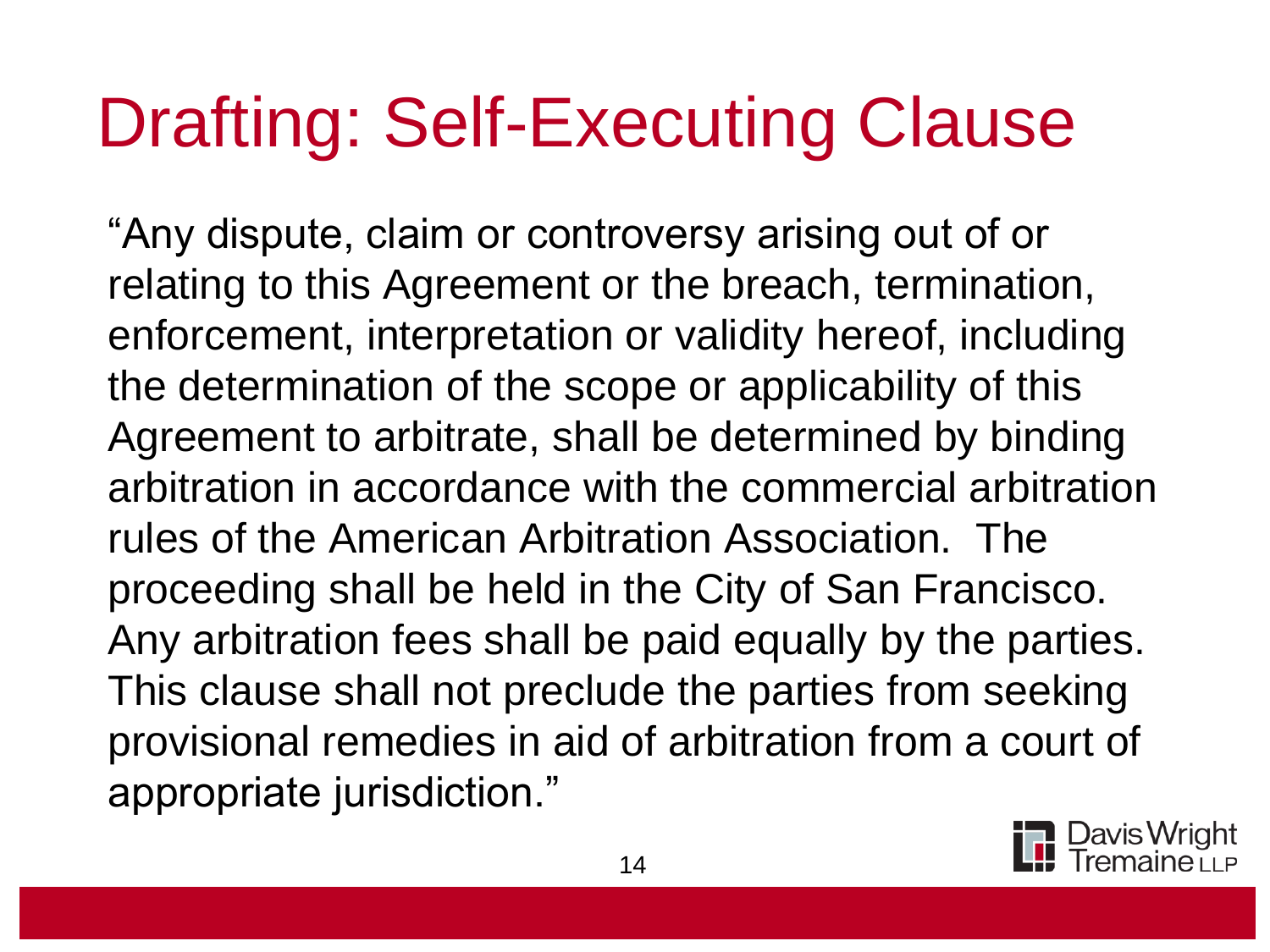# Drafting: Choice of ADR Providers

- AHLA
- AAA
- JAMS
- **CPR Institute for Dispute Resolution**
- Non-administered (ad hoc)

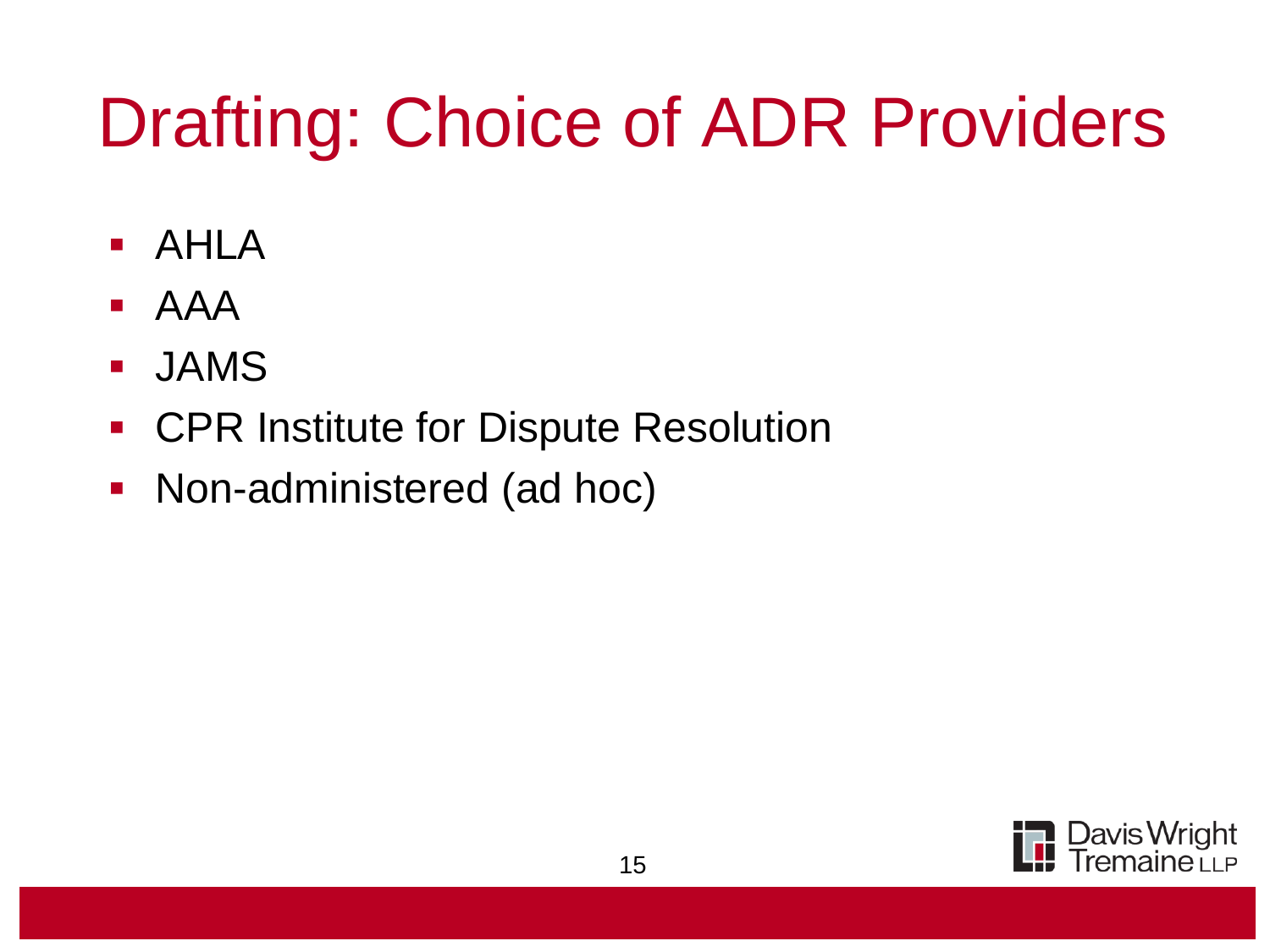### Selecting Arbitrators: Considerations

- One arbitrator vs. three
- All neutral vs. party-selected arbitrators
- Expertise in subject matter and understanding of dynamics among the parties to the dispute.

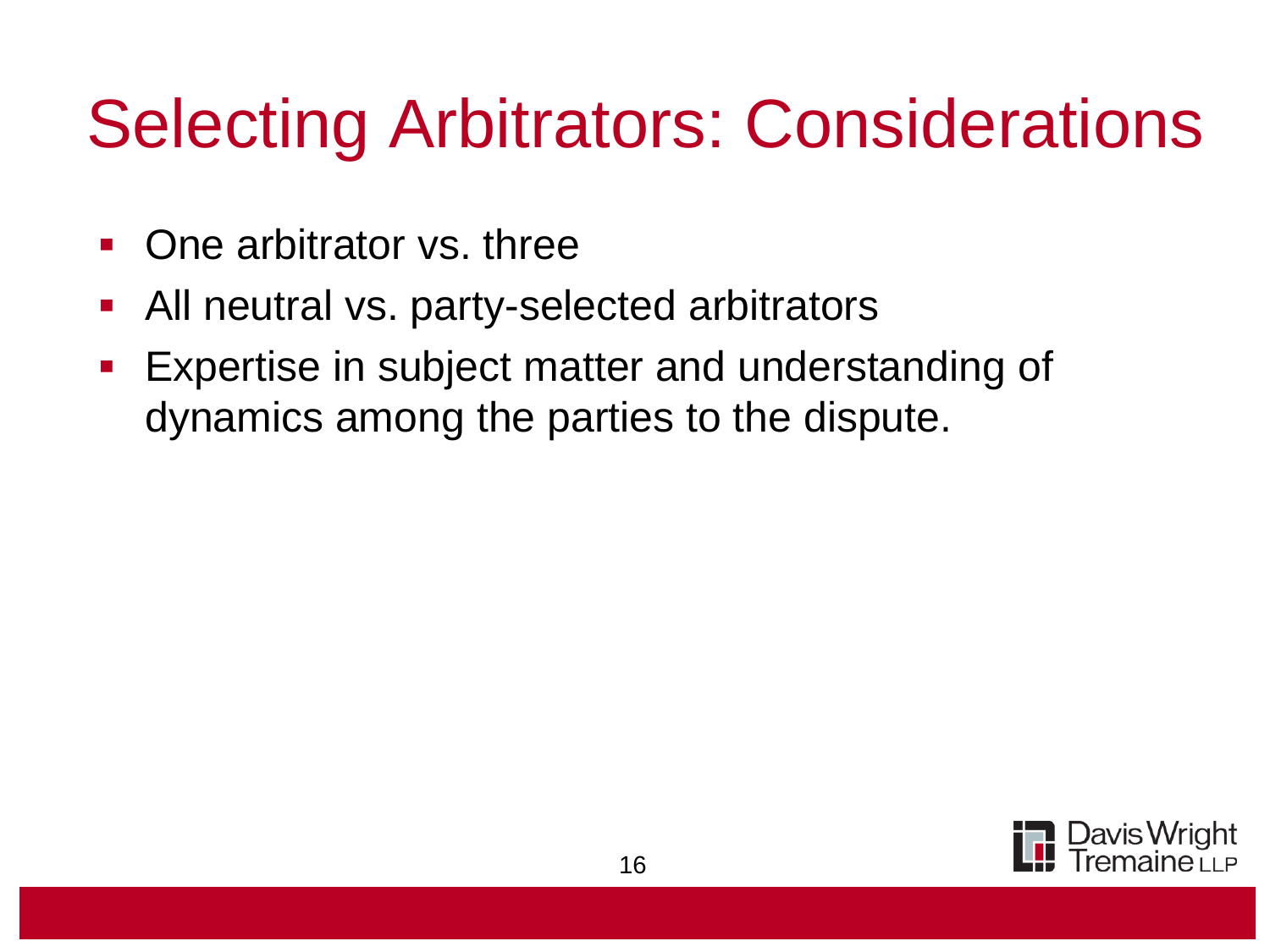## Arbitration Clauses in Action

**Medical Director Agreement between Clinic and Physician.**

**"Arbitration and Dispute Resolution.**

- **A. Non Medical Disagreements.** In the event that disagreements arise between the Parties concerning performance under this Agreement, or on other matters, Physician and the Clinic Administrator shall meet and confer to resolve the dispute.
- **B. Medical Disagreement.** In the event of that any question or dispute arises concerning standards of professional practice or the medical aspects of the Professional Services, Physician and the Professional Director shall meet and confer to resolve the dispute.
- **C. Arbitration.** Following exhaustion of all dispute resolution procedures provided for under the terms of this Agreement, the Parties shall submit such disputes to binding arbitration in accordance with the commercial arbitration rules of the American Arbitration Association. The proceeding shall be held in the County of San Joaquin."

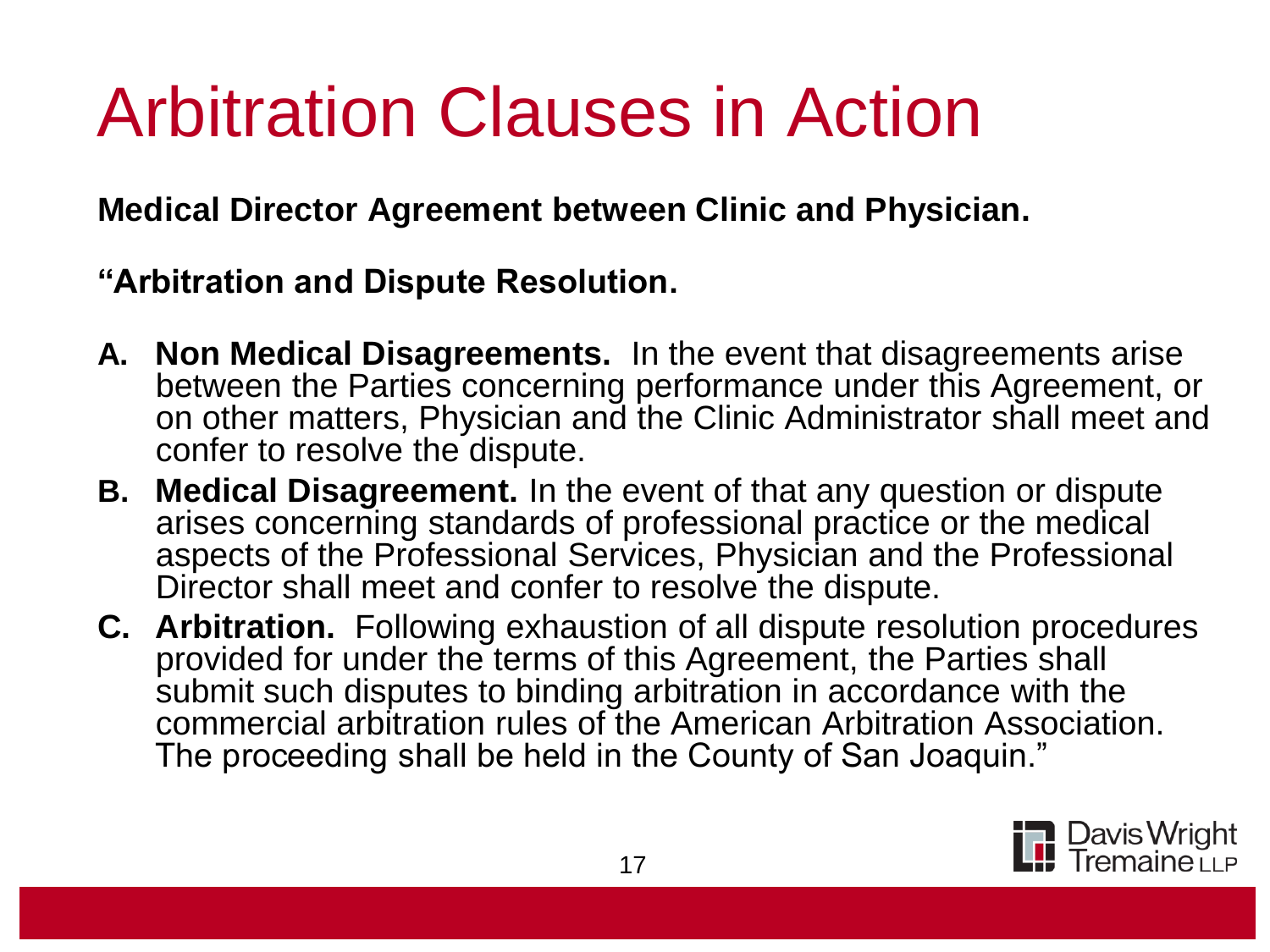#### Arbitration Clauses in Action

#### **Professional Services Agreement between Clinic and Physician.**

**"11. Arbitration.** Any dispute, claim or controversy arising out of or relating to this Agreement or the breach, termination, enforcement, interpretation or validity thereof, including the determination of the scope or applicability of this agreement to arbitrate, shall be determined by arbitration in City of San Francisco, before one arbitrator. The arbitration shall be administered by JAMS pursuant to its Streamlined Arbitration Rules and Procedures. Judgment on the Award may be entered in any court having jurisdiction. This clause shall not preclude parties from seeking provisional remedies in aid of arbitration from a court of appropriate jurisdiction. The arbitrator may, in the Award, allocate all or part of the costs of the arbitration, including the fees of the arbitrator and the reasonable attorneys' fees of the prevailing party."

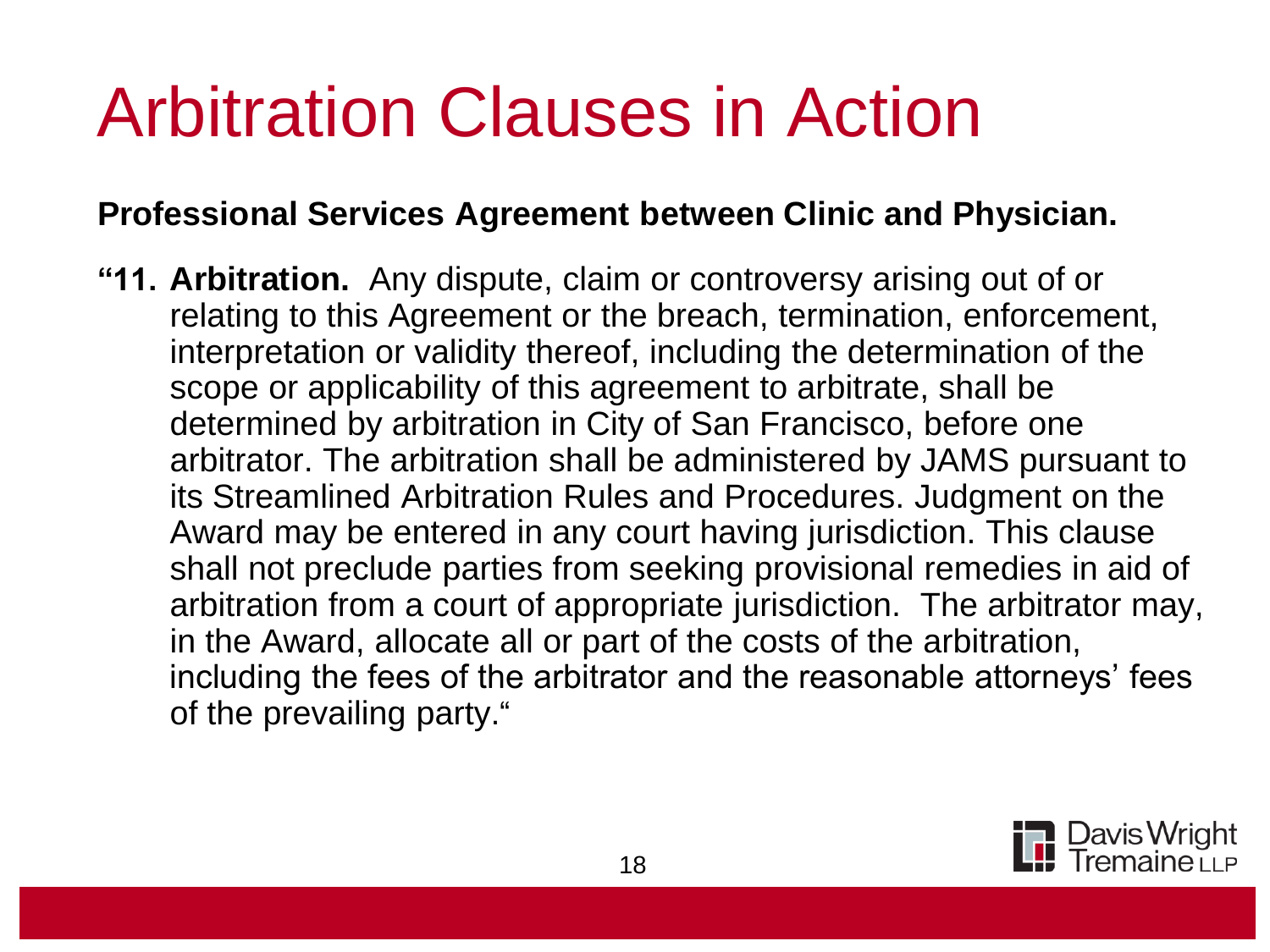### Arbitration Clauses in Action

#### **Software License and Support Agreement between CA Hospital and MA Vendor.**

**" Dispute Resolution**. In the event of any dispute arising out of the terms of this Agreement, the parties agree that the first recourse to resolution shall be by arbitration. Prior to initiating arbitration with respect to any dispute or claim arising under this Agreement the parties agree to make a good faith effort to settle such dispute or claim. If the matter is not resolved between the parties within thirty (30) days following one party seeking good faith resolution, either party may initiate arbitration with respect to the matter.

Subject to the foregoing, any controversy or claim arising out of or related to this Agreement including any dispute regarding the validity or scope of this Agreement shall be decided by one arbitrator pursuant to arbitration conducted in accordance with the Comprehensive Arbitration Rules and Procedures of JAMS (collectively, "Rules").

Except as otherwise agreed in writing by the parties, any such arbitration shall be held and conducted in the County chosen by Defendant within ninety (90) days of the appointment of the arbitrator… the parties shall have the rights of discovery and all relevant evidentiary laws shall apply to testimony and documents submitted to the arbitrator as otherwise applicable in the relevant Court with jurisdiction in the venue selected by the Defendant.

Any arbitrator selected under this Section shall be a retired judge, and if unavailable, a person with business, financial or legal experience in the health care industry of at least five (5) years …"

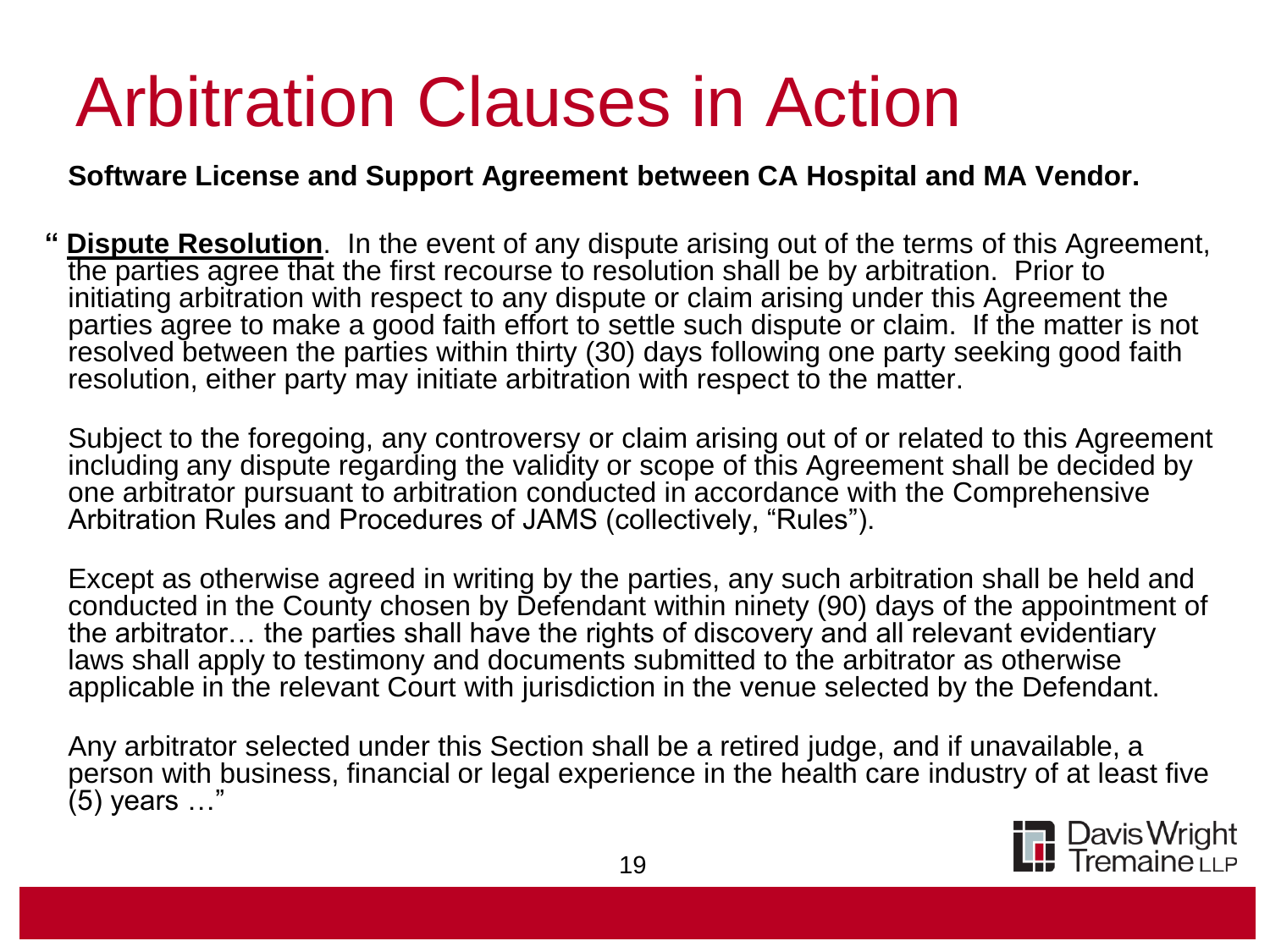## Drafting: Creative Options

- **The arbitration shall be held in Los Angeles, California, pursuant** to the Streamlined Arbitration Rules and Procedures of JAMS, except that the provisions governing the right to discovery as set forth in Cal. Code of Civil Procedure §1283.05 are incorporated into this Agreement."
- **The parties shall select a single neutral arbitrator. If the parties** cannot agree upon such arbitrator within twenty (20) days of the Answer Date, then each party shall choose an arbitrator and the two arbitrators together shall select a third arbitrator (the "Arbitrators") and the matter shall be arbitrated by the panel of three Arbitrators. If the two Arbitrators are unable to agree upon a third Arbitrator within thirty (30) days after the Answer Date, then the either party may request the American Arbitration Association to select the third Arbitrator."

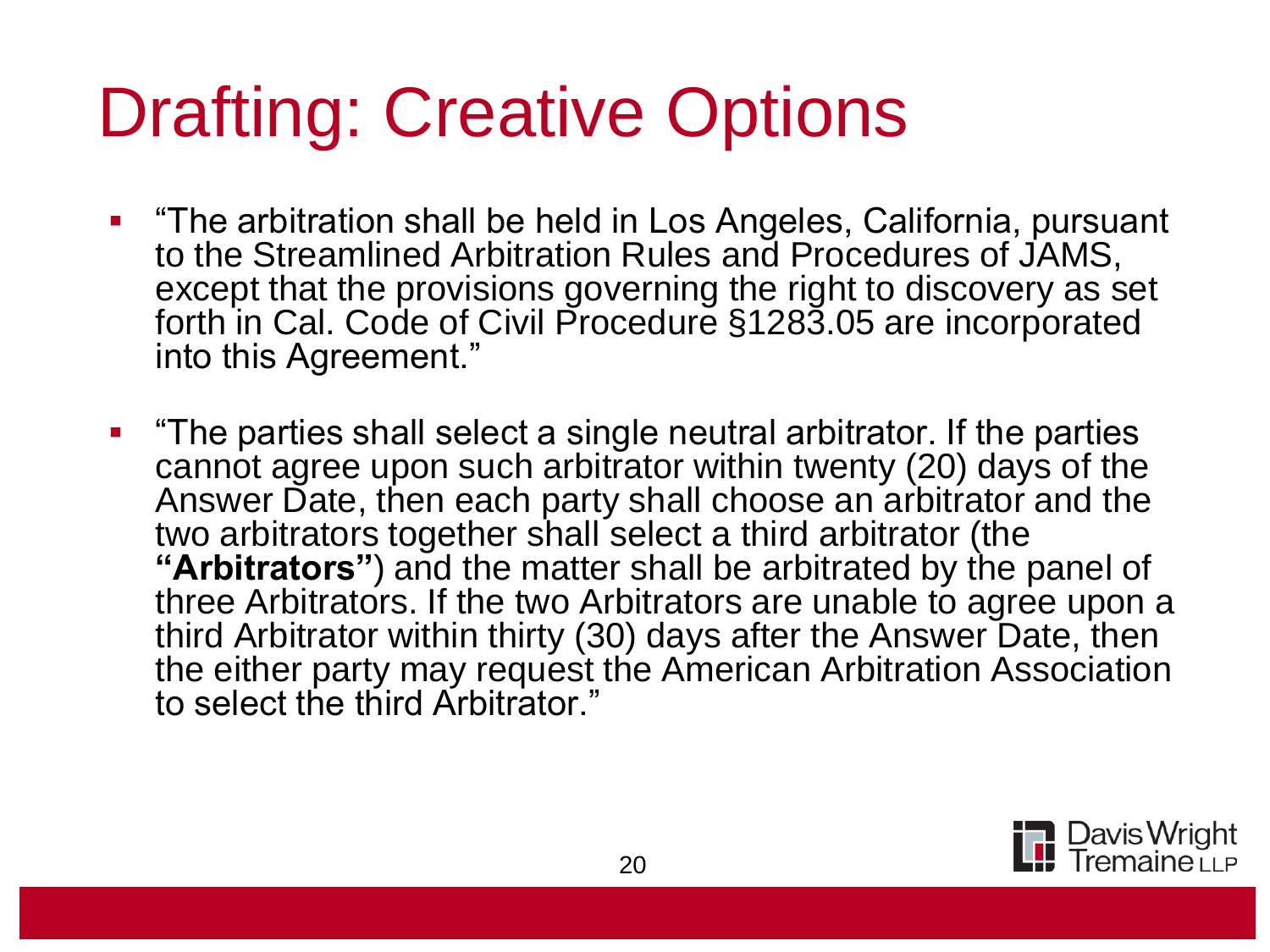#### Drafting: Creative Options Con't

**The prevailing party, as determined by the Arbitrator(s), shall** be entitled to reasonable attorneys' fees and costs. In cases submitted to arbitration, the parties agree to share equally in the administrative fee, if any, unless otherwise assessed against the non-prevailing party by the Arbitrator(s)."